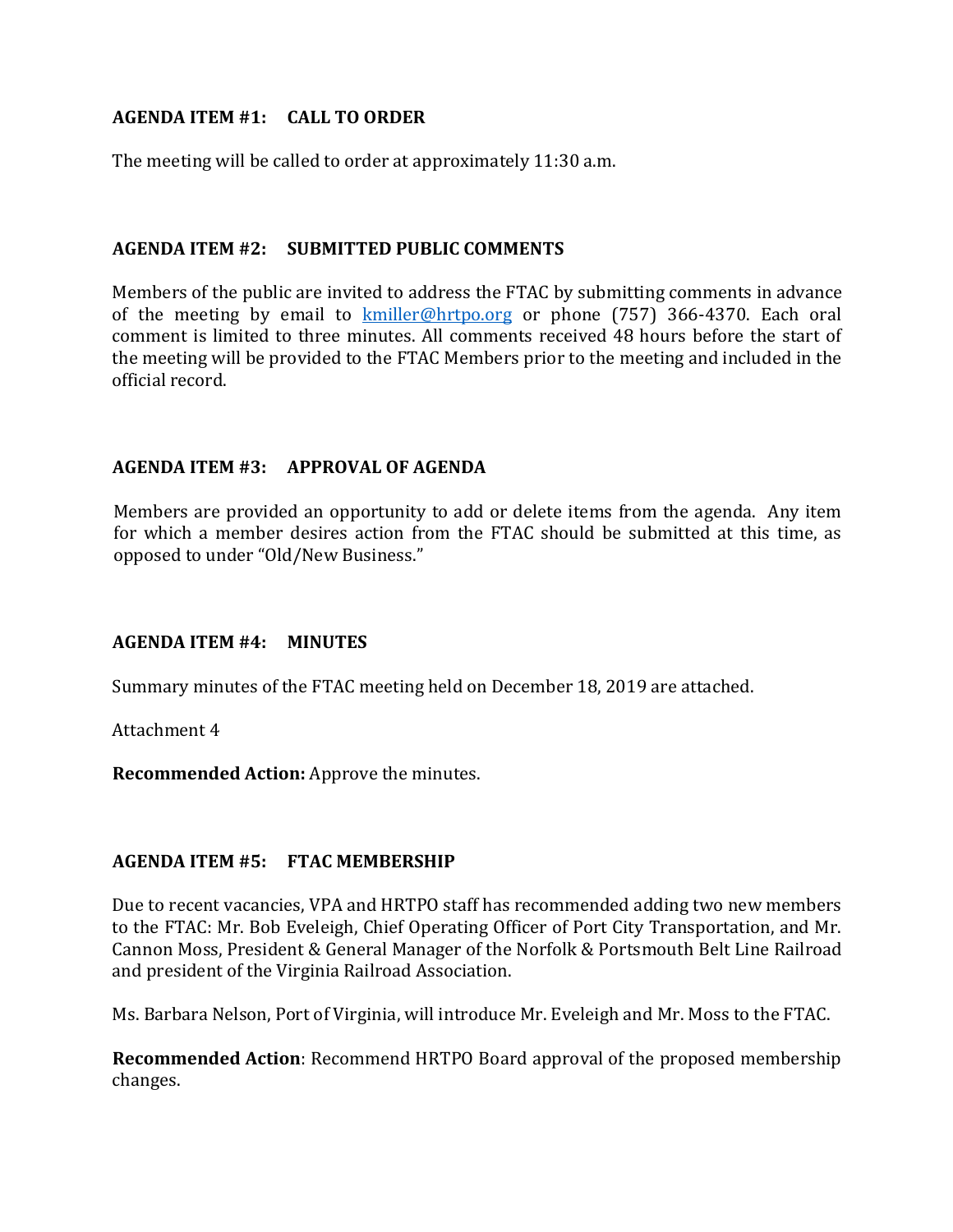## Freight Transportation Advisory Committee of HRTPO Meeting Minutes December 18, 2019

#### **Members in Attendance:**

David White (Virginia Maritime Association) Rick Morris (Canon Virginia) Mike Abbott

#### **Members Not Present:**

Keith Helton (Givens Transportation) Marcia Capelli (Huntington Ingalls)

## **I. CALL TO ORDER and INTRODUCTION**

The meeting was called to order by at 10:30 AM. Introductions were made.

#### **II. PUBLIC COMMENT PERIOD**

There were no public comments.

#### **III. APPROVAL OF PREVIOUS MEETING'S MINUTES**

Minutes of the September 25, 2019 minutes were approved by consensus.

#### **IV. PORT RESERVATION SYSTEM**

Mark Higgins, Director, Motor Carrier Experiences for The Port of Virginia provided a briefing to FTAC on the port's Truck Reservation System (TRS) that was launched in 2018 at NIT and VIG. The impacts of the TRS have been significant, including providing certainty to the truckers and beneficial cargo owners, and reducing turn times for trucks picking up a container from an average of two hours to an average of less than 40 minutes.

#### **V. HAMPTON ROADS EXPRESS LANES NETWORK UPDATE**

Mike Kimbrel, HRTPO Deputy Executive Director provided a briefing on the Hampton Roads Express Lanes (HREL). The HREL are anticipated to provide an option for a dependable and reliable trip in the I-64/I-664 corridor beginning at Jefferson Avenue in Newport News, proceeding along I-64 through the Bowers Hill interchange and continuing along I-664 to the vicinity of the Hampton Coliseum. The express lanes would be free to cars with two or more persons, while solo drivers may use the lanes by paying a toll. There was discussion among FTAC regarding permitting trucks in the HREL as it will likely be the most reliable trip and that freight movement would benefit from this option. At this time, the policy prohibits trucks in the HREL.